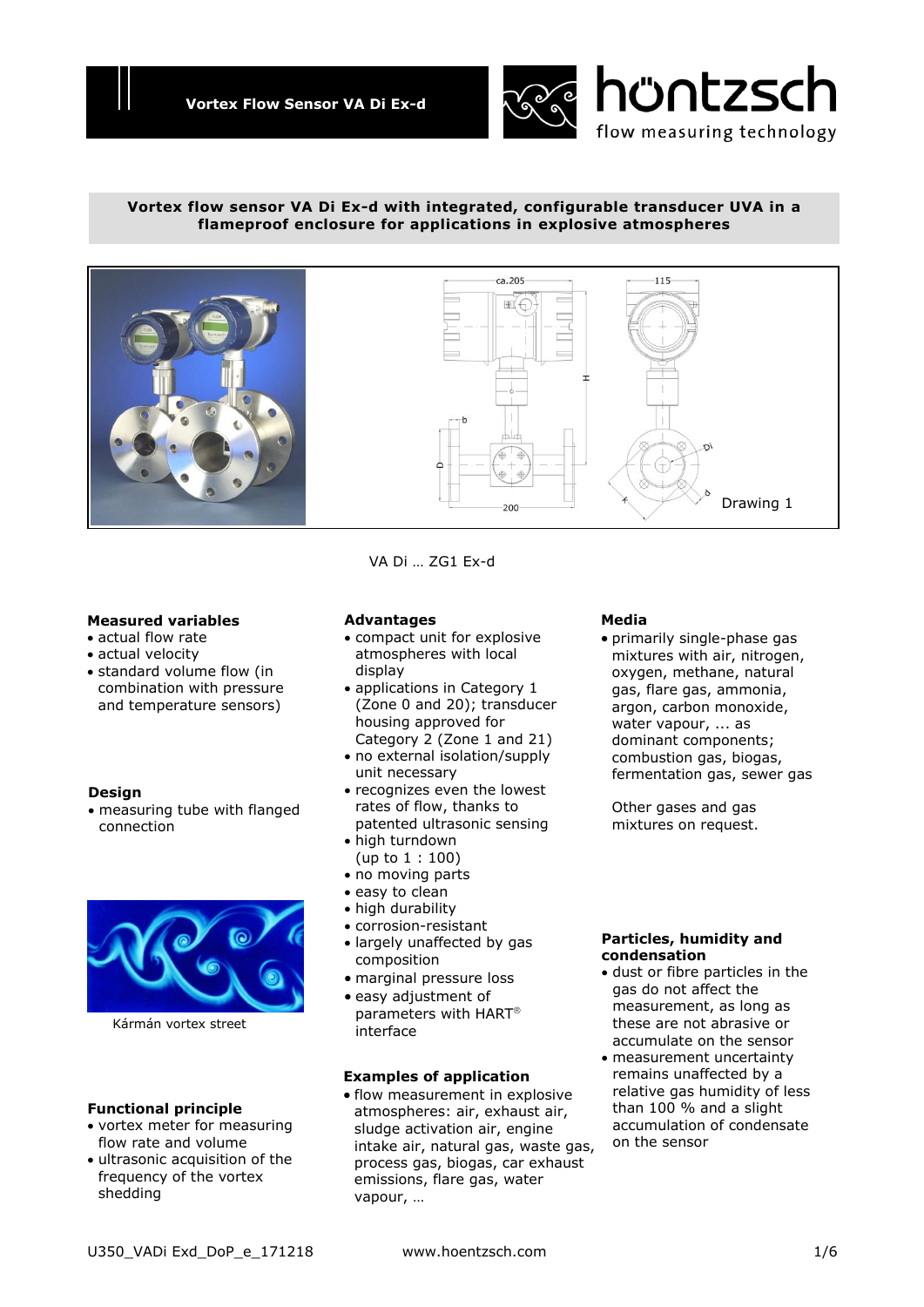



| Model designation / order code (example) |             |             |             |      |                    |        |        |
|------------------------------------------|-------------|-------------|-------------|------|--------------------|--------|--------|
| <b>VA Di 25</b>                          | G           | Е           | 40 m/s      | p10  | ZG1                |        | $Ex-d$ |
| (1)                                      |             | $(2)$ $(3)$ | (4)         | (5)  | (6)                |        | (7)    |
|                                          |             |             |             |      |                    |        |        |
|                                          |             |             |             |      |                    |        |        |
| <b>Basic types</b>                       |             |             |             |      |                    |        |        |
|                                          | <b>Type</b> |             |             |      | <b>Article No.</b> |        |        |
| VA Di 25 GE 25 m/s / p10 ZG1 Ex-d        |             |             |             |      | B015/055           |        |        |
| VA Di 25 GT 25 m/s / p10 ZG1 Ex-d        |             |             |             |      | B015/060           |        |        |
| VA Di 25 GH 25 m/s / p10 ZG1 Ex-d        |             |             |             |      | B015/065           |        |        |
| VA Di 25 GL 25 m/s / p10 ZG1 Ex-d        |             |             |             |      | B015/070           |        |        |
|                                          |             |             |             |      |                    |        |        |
| VA Di 40 GE 30 m/s / p10 ZG1 Ex-d        |             |             |             |      | B015/056           |        |        |
| VA Di 40 GT 30 m/s / p10 ZG1 Ex-d        |             |             |             |      | B015/061           |        |        |
| VA Di 40 GH 30 m/s / p10 ZG1 Ex-d        |             |             |             |      | B015/066           |        |        |
| VA Di 40 GL 30 m/s / p10 ZG1 Ex-d        |             |             |             |      | B015/071           |        |        |
|                                          |             |             |             |      |                    |        |        |
| VA Di 50 GE 30 m/s / p10 ZG1 Ex-d        |             |             |             |      | B015/057           |        |        |
| VA Di 50 GT 30 m/s / p10 ZG1 Ex-d        |             |             |             |      | B015/062           |        |        |
| VA Di 50 GH 30 m/s / p10 ZG1 Ex-d        |             |             |             |      | B015/067           |        |        |
| VA Di 50 GL 30 m/s / p10 ZG1 Ex-d        |             |             |             |      | B015/072           |        |        |
|                                          |             |             |             |      |                    |        |        |
| VA Di 80 GE 40 m/s / p10 ZG1 Ex-d        |             |             |             |      | B015/058           |        |        |
| VA Di 80 GT 40 m/s / p10 ZG1 Ex-d        |             |             |             |      | B015/063           |        |        |
| VA Di 80 GH 40 m/s / p10 ZG1 Ex-d        |             |             |             |      | B015/068           |        |        |
| VA Di 80 GL 40 m/s / p10 ZG1 Ex-d        |             |             |             |      | B015/073           |        |        |
|                                          |             |             |             |      |                    |        |        |
| VA Di 100 GE 40 m/s / p10 ZG1 Ex-d       |             |             |             |      | B015/059           |        |        |
| VA Di 100 GT 40 m/s / p10 ZG1 Ex-d       |             |             |             |      | B015/064           |        |        |
| VA Di 100 GH 40 m/s / p10 ZG1 Ex-d       |             |             |             |      | B015/069           |        |        |
| VA Di 100 GL 40 m/s / p10 ZG1 Ex-d       |             |             |             |      | B015/074           |        |        |
|                                          |             |             |             |      |                    |        |        |
| (1) Dimensions                           |             |             |             |      |                    |        |        |
| tube inside                              | flange      | flange      | hole circle | hole | number of          | sensor | sensor |

| tube inside                                                                         | flange               | flange    | hole circle          | hole                 | number of | sensor               | sensor |
|-------------------------------------------------------------------------------------|----------------------|-----------|----------------------|----------------------|-----------|----------------------|--------|
| Ø                                                                                   | outside $\emptyset$  | thickness | Ø                    | Ø                    | holes     | length               | height |
| Di                                                                                  |                      |           |                      | d                    |           |                      |        |
| $\lceil$ mm $\rceil$                                                                | $\lceil$ mm $\rceil$ | [mm]      | $\lceil$ mm $\rceil$ | $\lceil$ mm $\rceil$ |           | $\lceil$ mm $\rceil$ | [mm]   |
| 25                                                                                  | 115                  | 16        | 85                   | 14                   | 4         | 200                  | 276    |
| 40                                                                                  | 150                  | 16        | 110                  | 18                   | 4         | 200                  | 300    |
| 50                                                                                  | 165                  | 18        | 125                  | 18                   | 4         | 200                  | 300    |
| 80                                                                                  | 200                  | 20        | 160                  | 18                   | 8         | 200                  | 308    |
| 100                                                                                 | 220                  | 20        | 180                  | 18                   | 8         | 200                  | 318    |
| Flange dimensions according to EN 1092-1 PN16 Form B1 (other dimensions on request) |                      |           |                      |                      |           |                      |        |

# **(2) Medium**

Gases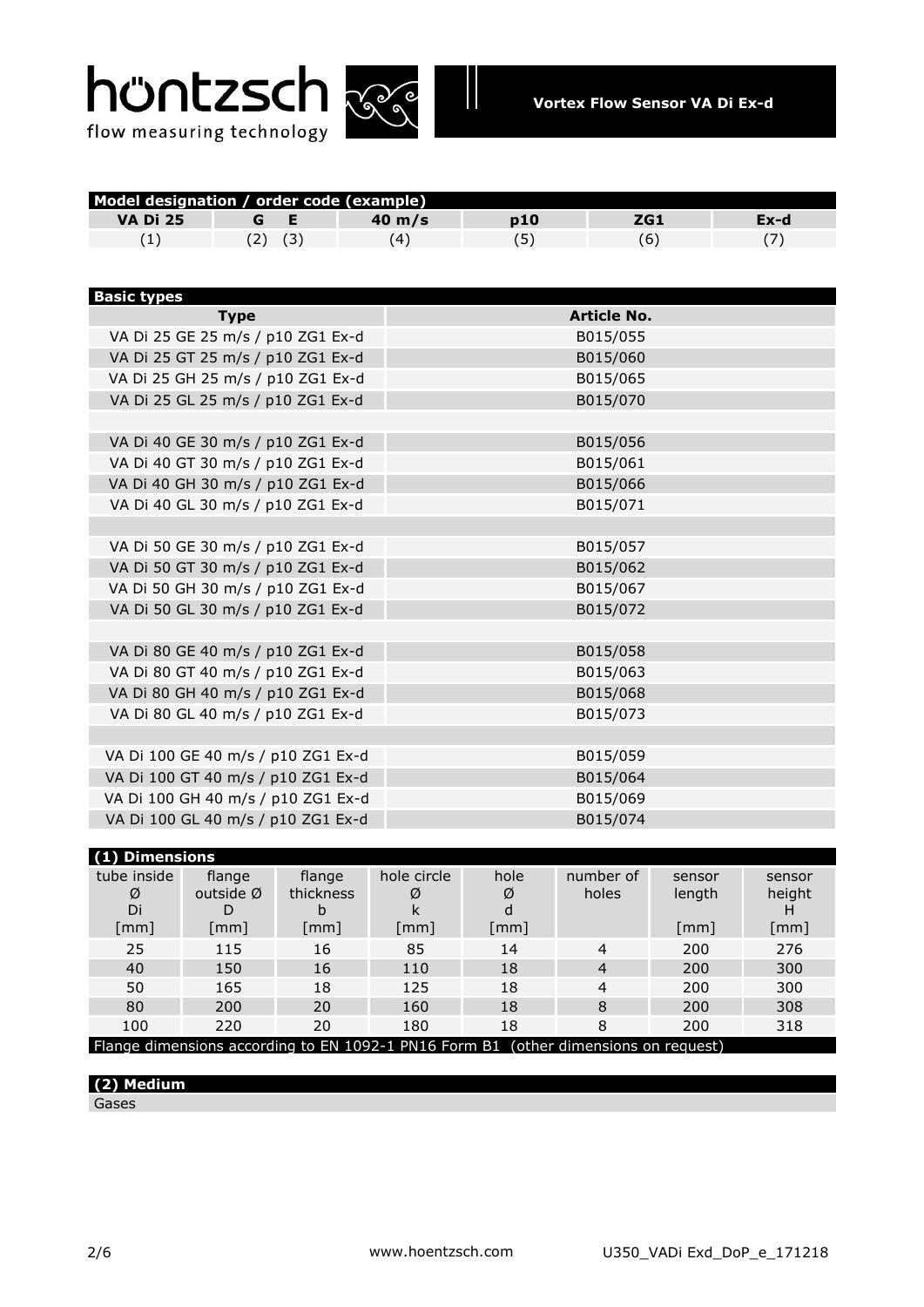

| (3) Materials in contact with the medium |                                     |
|------------------------------------------|-------------------------------------|
| Design                                   | Material                            |
| … GE …                                   | stainless steel 1.4571, ceramics    |
| GT                                       | titanium 3.7035 (grade 2), ceramics |
| GH                                       | Hastelloy 2.4610 (HC4), ceramics    |
| … GL …                                   | tantalum, ceramics                  |

## **(4) Measuring range**

| 1177 MEASULING LANGE       |                                        |                                                    |                                  |
|----------------------------|----------------------------------------|----------------------------------------------------|----------------------------------|
| Di<br>$\lceil$ mm $\rceil$ | flow rate V/t<br>$\lceil m^3/h \rceil$ | average flow velocity $v_m$<br>$\lceil m/s \rceil$ | interrelationship<br>$v_m - V/t$ |
| 25                         | 44<br>0.7                              | $-25$<br>$0.4^{\circ}$                             | $1 m/s = 1.77 m3/h$              |
| 40                         | -135<br>1.8                            | 30<br>0.4<br>$\ddotsc$                             | $1 m/s = 4.52 m3/h$              |
| 50                         | -212<br>$2.8 \ldots$                   | 30<br>0.4<br>$\cdot$ $\cdot$ $\cdot$               | $1 m/s = 7.07 m3/h$              |
| 80                         | -724<br>7.2                            | 40<br>0.4                                          | $1 m/s = 18.1 m3/h$              |
| 100                        | 11.0<br>$\sim 1131$                    | 0.4<br>40                                          | $1 m/s = 28.3 m3/h$              |
|                            |                                        |                                                    |                                  |

| Measurement<br>uncertainty | < 1 % of measured value + 0.3 % FS (at +20 °C / 1000 hPa)                                                                                                                                                                                                                                                                                    |
|----------------------------|----------------------------------------------------------------------------------------------------------------------------------------------------------------------------------------------------------------------------------------------------------------------------------------------------------------------------------------------|
| Repeatability              | $\pm$ 0.2 % of measured value + 0.025 % FS                                                                                                                                                                                                                                                                                                   |
|                            | Input/output sections in order to achieve as great a measurement accuracy as possible, an<br>input/output section of $20/10 \times$ Di is recommended. The input section can be<br>reduced considerably by using a flow rectifier (see Accessories). Further<br>information on this subject can be found in the Operating Instructions U377. |
|                            |                                                                                                                                                                                                                                                                                                                                              |

# **(5) Maximum working pressure**

up to 10 bar / 1 MPa overpressure

## **(6) Design**

as in Drawing 1 (Page 1)

### **(7) ATEX protection**

| $\mathbf{r}$       |                                                    |
|--------------------|----------------------------------------------------|
| for gas            | : $\circledS$ II 1/2 G Ex ia/d e [ia] IIC T6 Ga/Gb |
| for dust           | : $\circledcirc$ II 1/2 D Ex ia/tb IIIC TX Da/Db   |
| sensor             | : Category 1 (Zone 0 or 20)                        |
| transducer housing | : Category 2 (Zone 1 or 21)                        |

## **Ex-d transducer housing**

| <b>Dimensions</b> | outside diameter/length/height: approx. 110/205/182 mm                                                                                                                                                                 |
|-------------------|------------------------------------------------------------------------------------------------------------------------------------------------------------------------------------------------------------------------|
| Material          | aluminium cast alloy max. 0.5 % Mg, coated                                                                                                                                                                             |
| Protection        | IP68, IEC 529 and EN 60 529                                                                                                                                                                                            |
| Connection        | glands for shielded cables with outside diameter 5  9 mm;<br>contacting of overall screen on the ground terminal in the housing;<br>via screw terminals Ex-e for wires with cross-section $0.14 - 1.5$ mm <sup>2</sup> |
| Alignment         | rotatable by approx. 350 ° and lockable                                                                                                                                                                                |
| Setup             | dual chamber system consisting of:<br>1) electronics in Ex-d protection (flameproof enclosure)<br>2) connections in Ex-e protection (increased safety) with<br>terminal block and cable glands                         |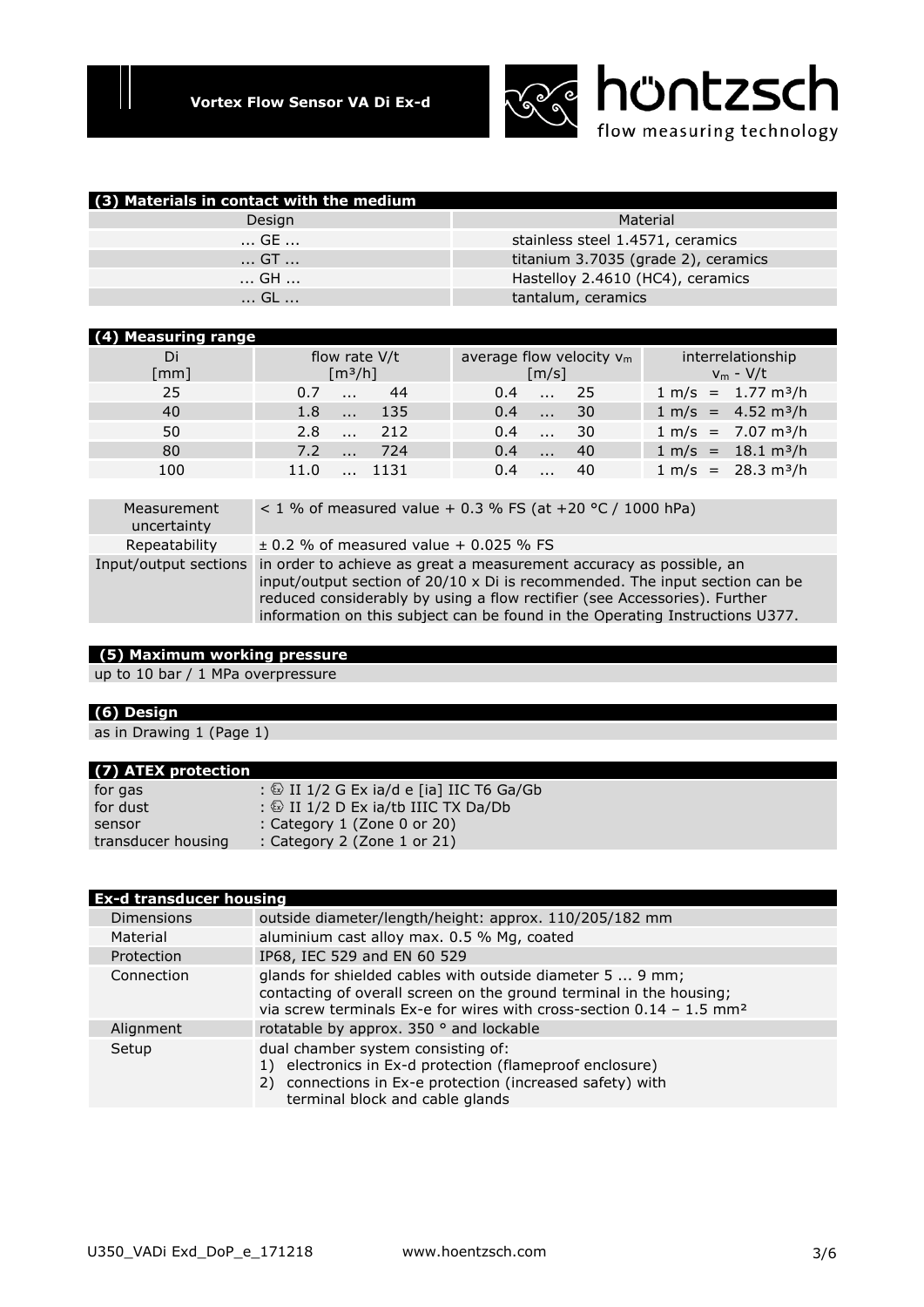



# **Electromagnetic Compatibility (EMC)**

according to EN 61 000-6-2 / IEC77

| <b>Installation position</b> |                                                                                                                                                                                                                                                                                                                                                                                                                                          |
|------------------------------|------------------------------------------------------------------------------------------------------------------------------------------------------------------------------------------------------------------------------------------------------------------------------------------------------------------------------------------------------------------------------------------------------------------------------------------|
| any                          | to ensure that sensors remain operative in horizontal pipelines, even with<br>slight accumulation of condensate, VA Di 25 sensors should be installed<br>with the connection housing facing upwards, and VA Di 40, 50, 80 and 100<br>sensors with the connection housing facing sideways.<br>In the case of vertical pipelines positioning of all VA Di sensors - even<br>with slight accumulation of condensate - can be chosen freely. |

Ш

| <b>Options (A) &amp; (B)</b> |                             |  |
|------------------------------|-----------------------------|--|
| <b>Sealing material</b>      | <b>Calibration pressure</b> |  |
|                              |                             |  |

| <b>Option (A) Sealing material</b>       |                                                    |                                           |             |
|------------------------------------------|----------------------------------------------------|-------------------------------------------|-------------|
| <b>Material</b>                          | <b>Permissible</b><br>temperature of the<br>medium | <b>Permissible ambient</b><br>temperature | Article No. |
| VITON <sup>®</sup><br>(standard)         | $-20$ $+180$ °C                                    | $-20$ $+50$ °C                            | B015/900    |
| silicone                                 | $-40$ $+180$ °C                                    | $-25$ $+50$ °C                            | B015/901    |
| KAI RFZ $\textdegree$<br>(Compound 4079) | $0+180$ °C                                         | $0+50$ °C                                 | B015/902    |
| <b>FPDM</b>                              | $-20$ $+160$ °C                                    | $-20$ $+50$ °C                            | B015/903    |

| <b>Option (B) Calibration pressure</b> |                                                                                                                                                                                                                                    |                    |  |  |
|----------------------------------------|------------------------------------------------------------------------------------------------------------------------------------------------------------------------------------------------------------------------------------|--------------------|--|--|
| <b>Pressure</b>                        | <b>Comments</b>                                                                                                                                                                                                                    | <b>Article No.</b> |  |  |
| atmospheric                            | at working pressures greater than 3 bar rel.,<br>calibration should be carried out at an<br>average working pressure to reduce<br>measurement uncertainty                                                                          | B015/910           |  |  |
| bar rel.                               | calibration pressure selectable in range<br>1  10 bar rel.; at working pressures<br>higher than 3 bar rel., calibration at an<br>average working pressure is recommended to<br>ensure the best possible measurement<br>uncertainty | B015/911           |  |  |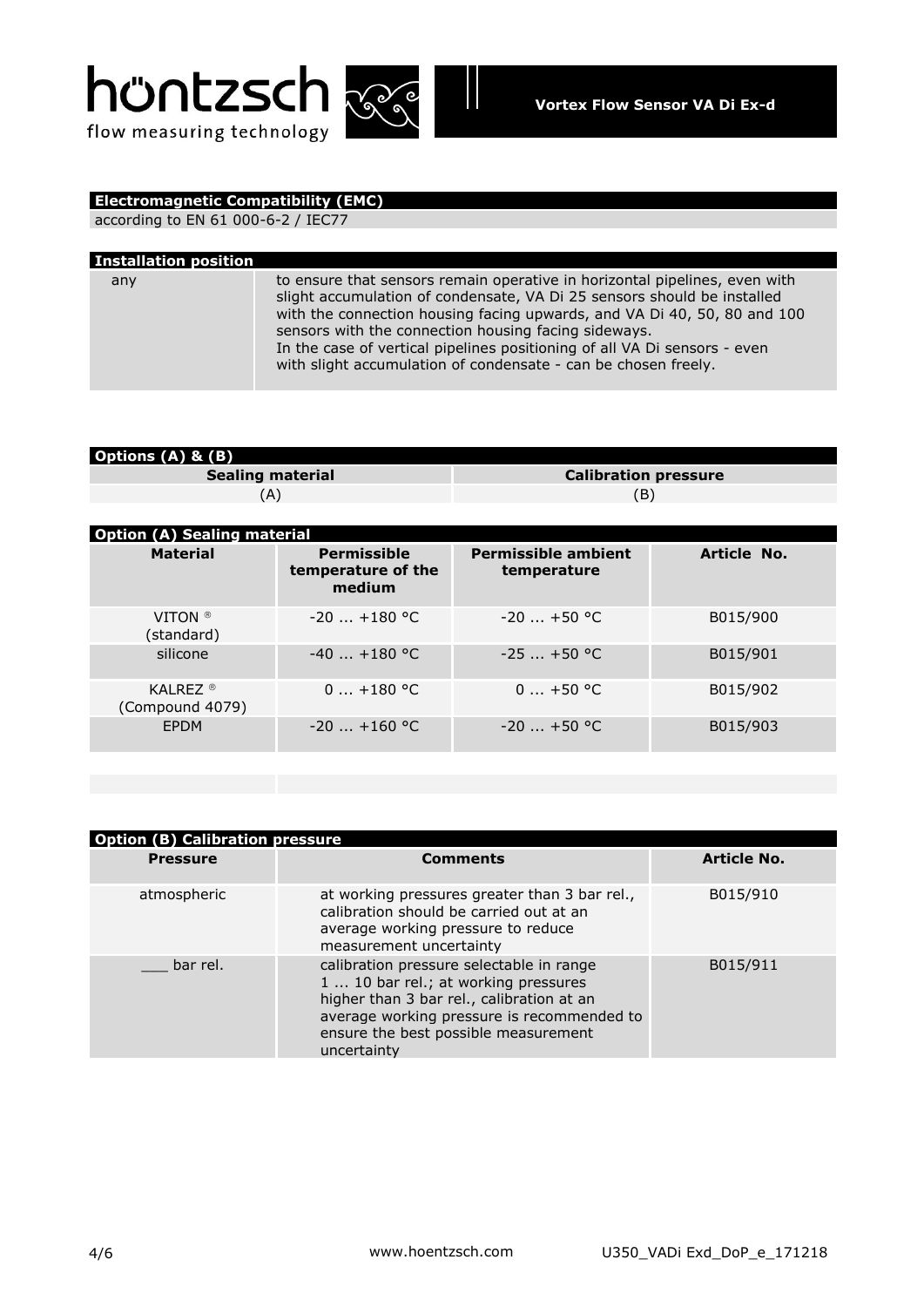

| Transducer UVA integrated in the connection housing             |                                                                                                                                                                                                        |
|-----------------------------------------------------------------|--------------------------------------------------------------------------------------------------------------------------------------------------------------------------------------------------------|
| Analog output flow                                              | $420$ mA<br>resistance max. 500 Ohm                                                                                                                                                                    |
| Output limit value or<br>quantity pulse                         | potential-free relay contact (normally-open)<br>max. 300 mA / 27 VDC                                                                                                                                   |
| Communication port                                              | HART <sup>®</sup> via modem adapter for PC connection<br>and UCOM software (see Accessories)                                                                                                           |
|                                                                 | output signals electrically isolated from power supply                                                                                                                                                 |
| Self-monitoring                                                 | parameter settings, sensor interface;<br>in the case of error: analog output $<$ 3.6 mA                                                                                                                |
| Power supply                                                    | 24 V DC (20  27 V DC)                                                                                                                                                                                  |
| Power consumption                                               | less than 5 W                                                                                                                                                                                          |
| Setting parameters<br>(selection depending on<br>parameter set) | analog output, time constant, profile factor, limit value or quantity<br>pulse (rating adjustable),<br>switchover actual/standard flow with parameters 'working pressure'<br>and 'working temperature' |

| <b>Accessories (optional)</b>   |                                                                                                                                                                                                                                                                                       |                    |
|---------------------------------|---------------------------------------------------------------------------------------------------------------------------------------------------------------------------------------------------------------------------------------------------------------------------------------|--------------------|
|                                 | <b>Description</b>                                                                                                                                                                                                                                                                    | <b>Article No.</b> |
| LCD display                     | $1st$ row: 'instantaneous value':<br>flow rate or flow velocity<br>2 <sup>nd</sup> row: 'counter' or 'error code'<br>2 x 16-digit, character height 5.5 mm,<br>working temperature range -20  +50 °C<br>display rotatable in 90 °-stages on<br>removing the Ex-d housing window cover | A010/520           |
| Calibration certificate v/VA    |                                                                                                                                                                                                                                                                                       | KI <sub>B</sub>    |
| HART <sup>®</sup> modem adapter | for changing setting parameters,<br>for PC-USB connection                                                                                                                                                                                                                             | A010/101           |
| PC software UCOM                | for configuring the UVA via RS232                                                                                                                                                                                                                                                     | A010/052           |
|                                 |                                                                                                                                                                                                                                                                                       |                    |



optional LCD display